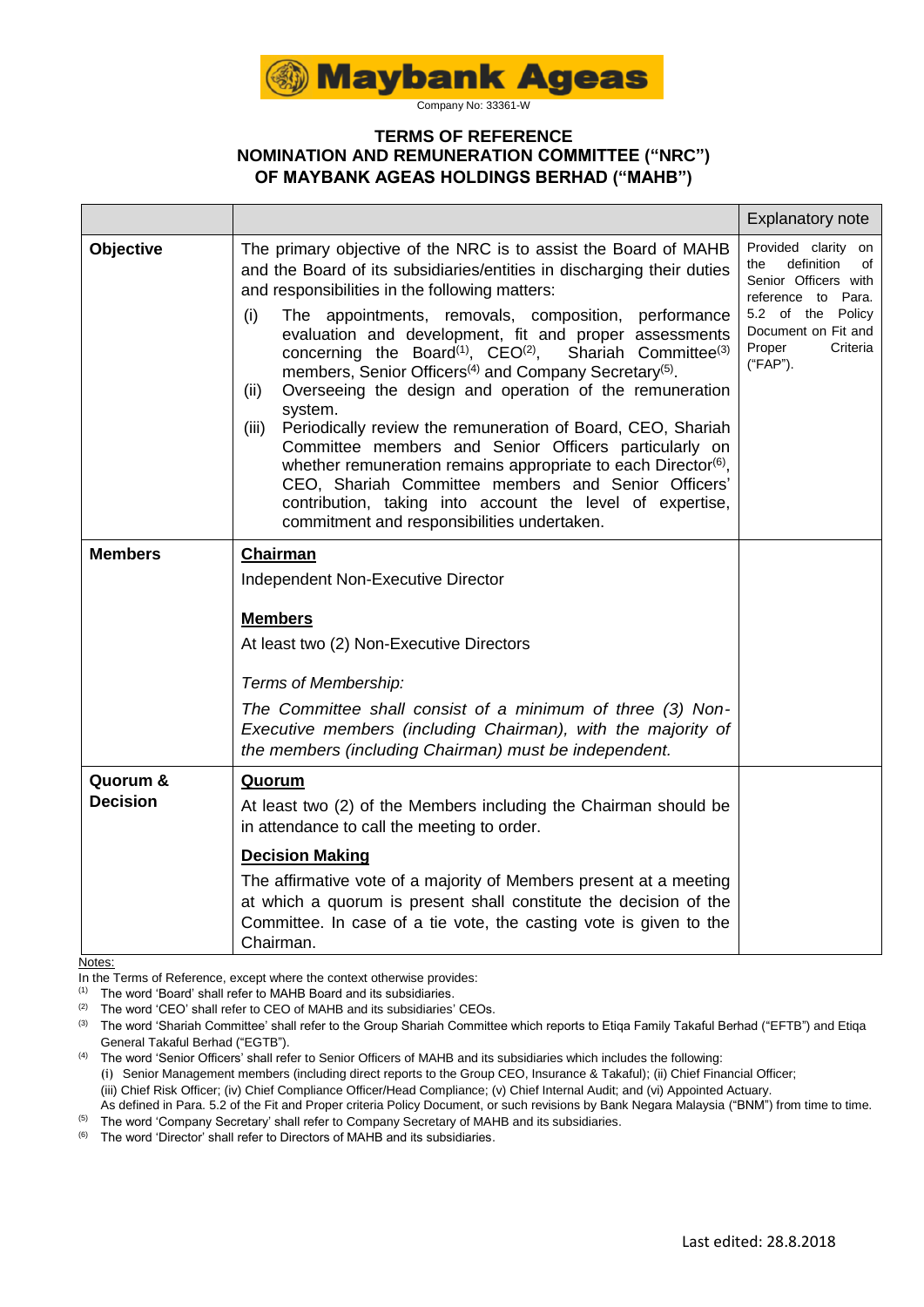# **TERMS OF REFERENCE NOMINATION AND REMUNERATION COMMITTEE ("NRC") OF MAYBANK AGEAS HOLDINGS BERHAD ("MAHB")**

|                                       |                                                                                                                                                                                                                                                                                                                                                                                   | <b>Explanatory note</b>                                                                          |
|---------------------------------------|-----------------------------------------------------------------------------------------------------------------------------------------------------------------------------------------------------------------------------------------------------------------------------------------------------------------------------------------------------------------------------------|--------------------------------------------------------------------------------------------------|
| <b>Invitees</b>                       | 1. Chief Executive Officer, MAHB<br>2. Group Chief Human Capital Officer (or his/her alternate) /<br>Human Capital Director Group Insurance & Takaful is invited as<br>and when required for Human Capital related matters.                                                                                                                                                       |                                                                                                  |
| <b>Secretary</b>                      | Company Secretary or as appointed by Chairman                                                                                                                                                                                                                                                                                                                                     |                                                                                                  |
| <b>Frequency of</b><br><b>Meeting</b> | Meeting shall be held at least four (4) times a year.<br>Note: The Chairman has the discretion to increase the frequency of the<br>meeting or call for additional meeting based on needs and urgency.                                                                                                                                                                             |                                                                                                  |
| Governance<br>process                 | 1. The MAHB NRC reports to the Board of MAHB and provides<br>updates and recommendations to the Board of the entities<br>namely Etiqa Life Insurance Berhad ("ELIB"), Etiqa Family<br>Takaful Berhad ("EFTB"), Etiqa General Insurance Berhad<br>("EGIB"), Etiqa General Takaful Berhad ("EGTB") and Etiqa<br>Insurance Pte Ltd ("EIPL") for respective related topics.           | Added item 2 and 3<br>on the governance<br>process of MAHB<br>NRC.                               |
|                                       | 2. The MAHB NRC's policies and activities shall be subject to the<br>Terms of Reference, framework and policies set by Maybank<br>Group NRC ("Group NRC") <sup>(7)</sup> .                                                                                                                                                                                                        |                                                                                                  |
|                                       | 3. The Chairman of MAHB NRC shall provide updates to the<br>Group NRC at any relevant Group NRC meeting convened and<br>held following each MAHB NRC meeting.                                                                                                                                                                                                                     |                                                                                                  |
| Key<br><b>Responsibilities</b>        | <b>Nomination</b><br>MAHB NRC to support the Board in carrying out its functions<br>1.<br>relating to the appointment and removal of Board members, the<br>CEO, Shariah Committee members, Senior Officers and<br>Company Secretary.                                                                                                                                              | As<br>provided<br>in<br>Appendix 1 of the<br>Policy Document on<br>Corporate<br>Governance (CG). |
|                                       | 2. Subject to prior clearance from Group $NRC^{(7)}$ , the appointment<br>of Board members, CEO, Shariah Committee members, Chief<br>Financial Officer, Appointed Actuary and Company Secretary<br>for BNM regulated entities shall thereafter be deliberated by the<br>MAHB NRC, and if found suitable, be recommended by the<br>MAHB NRC to the respective Boards for approval. |                                                                                                  |
|                                       | 3. MAHB NRC shall recommend the appointment of Senior<br>Officers to the respective Boards for approval except for Chief<br>Financial Officer and Appointed Actuary $(8)$ which will be subject<br>to Group NRC's clearance <sup>(7)</sup> .                                                                                                                                      |                                                                                                  |

Note:

 $(7)$  This is to ensure alignment with, and is reflective of, the current practice of the Maybank Group.

<sup>(8)</sup> Excluded because the appointments of the Chief Financial Officer and Appointed Actuary are addressed under item (2) of Key Responsibilities.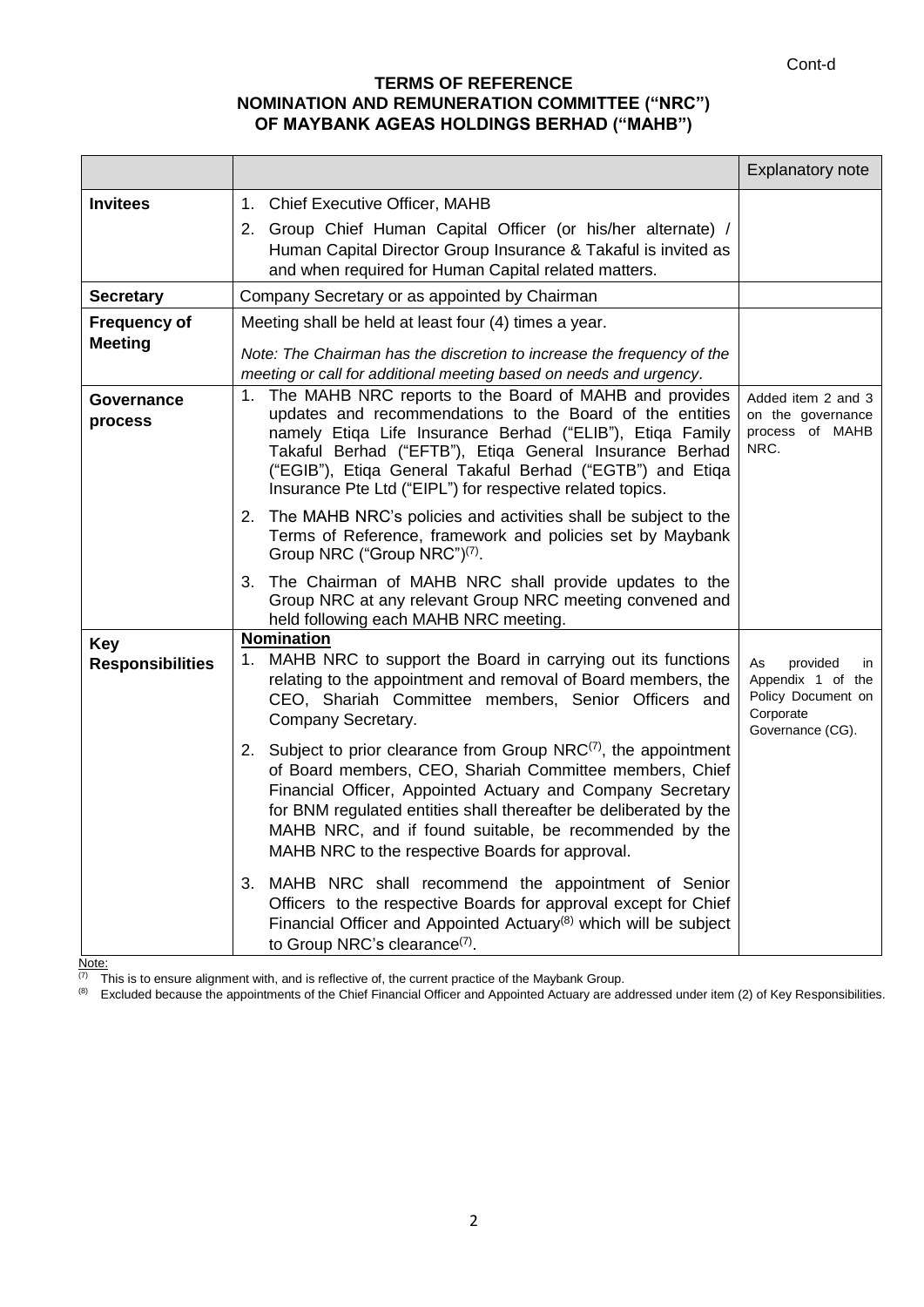### **TERMS OF REFERENCE NOMINATION AND REMUNERATION COMMITTEE ("NRC") OF MAYBANK AGEAS HOLDINGS BERHAD ("MAHB")**

|                                                                                                                                                                                                                                                                                                                                                                                                                                                                                                                                                                                          | <b>Explanatory note</b>                                                                                         |
|------------------------------------------------------------------------------------------------------------------------------------------------------------------------------------------------------------------------------------------------------------------------------------------------------------------------------------------------------------------------------------------------------------------------------------------------------------------------------------------------------------------------------------------------------------------------------------------|-----------------------------------------------------------------------------------------------------------------|
| 4. In the case of non-BNM regulated entities:<br>(a) the appointment of Board members, Senior Officers and<br>Company Secretary by the respective Boards shall be<br>reported to the Group NRC and MAHB NRC; and<br>the recommendation on the appointment of CEO to the<br>(b)<br>respective Boards for approval shall be delegated to the<br>Maybank Group President and CEO (if the candidate is<br>internal) or by MAHB NRC (if the candidate is external),<br>whereby such recommendations shall be reported back to<br>Group NRC and, if the candidate is internal, to MAHB<br>NRC. |                                                                                                                 |
| 5. Subject to Group NRC's clearance <sup>(7)</sup> , MAHB NRC shall<br>recommend to the Board the removal of Board members, CEO,<br>Shariah Committee members, Senior Officers and Company<br>Secretary of BNM regulated entities if they are ineffective,<br>errant or otherwise unsuited to carry out their responsibilities.                                                                                                                                                                                                                                                          | To support the process<br>of removal of Director as<br>stated in Para, 10.7 of<br>the Policy Document on<br>CG. |
| 6. Subject to satisfactory fit and proper assessment of Directors,<br>CEO, Shariah Committee members, Senior Officers, and<br>Company Secretary by Group NRC, the MAHB NRC shall<br>consider recommending the assessment to the respective<br>Boards for approval.<br>The frequency of such assessment shall be prior to such initial                                                                                                                                                                                                                                                    | As provided in Para. 8.1<br>of the Policy Document<br>on FAP.                                                   |
| appointment; and thereafter on an annual basis.                                                                                                                                                                                                                                                                                                                                                                                                                                                                                                                                          |                                                                                                                 |
| 7. MAHB NRC shall, in consultation with and guided by the<br>framework determined by the Group NRC(7), facilitate all<br>necessary assistance to the Board to carry out annual Board<br>evaluation to objectively assess the effectiveness of the Board<br>as a whole, Board Committees <sup>(9)</sup> and the contribution of each<br>individual Director and whereby such findings shall be reported<br>back to Group NRC.                                                                                                                                                             | To support the Board's<br>role as stated in Para.<br>13.1 & 13.2 of the Policy<br>Document on CG.               |
| 8. MAHB NRC to assist the Board in development plan for the<br>Directors and ensure that the Directors undergo appropriate<br>induction programmes and receive continuous training.                                                                                                                                                                                                                                                                                                                                                                                                      | To support the Board's<br>role as stated in Para.<br>13.3 of the Policy<br>Document on CG.                      |
| 9. MAHB NRC to oversee the overall composition and diversity of<br>the Board in terms of appropriate size and mix of skills,<br>experience, background, gender and other competencies<br>required.                                                                                                                                                                                                                                                                                                                                                                                       | To support the Board's<br>role as stated in Para 11<br>of the Policy Document<br>on CG.                         |
| 10. Subject to Group NRC's clearance <sup>(7)</sup> , MAHB NRC to establish<br>and regularly review succession plans for the Board to promote<br>Board renewal and address any vacancy.                                                                                                                                                                                                                                                                                                                                                                                                  | To support the Board's<br>role as stated in Para.<br>10.6 of the Policy<br>Document on CG.                      |

 $\frac{\text{Notes:}}{\text{(7)} - \text{This}}$ 

 $\frac{\overline{(7)}}{10}$  This is to ensure alignment with, and is reflective of, the current practice of the Maybank Group.<br><sup>(9)</sup> The word 'Board Committees' shall include the following:

The word 'Board Committees' shall include the following:

(a) MAHB NRC; (b) MAHB Risk Management Committee; (c) MAHB Audit Committee of the Board; and (d) Shariah Committee.